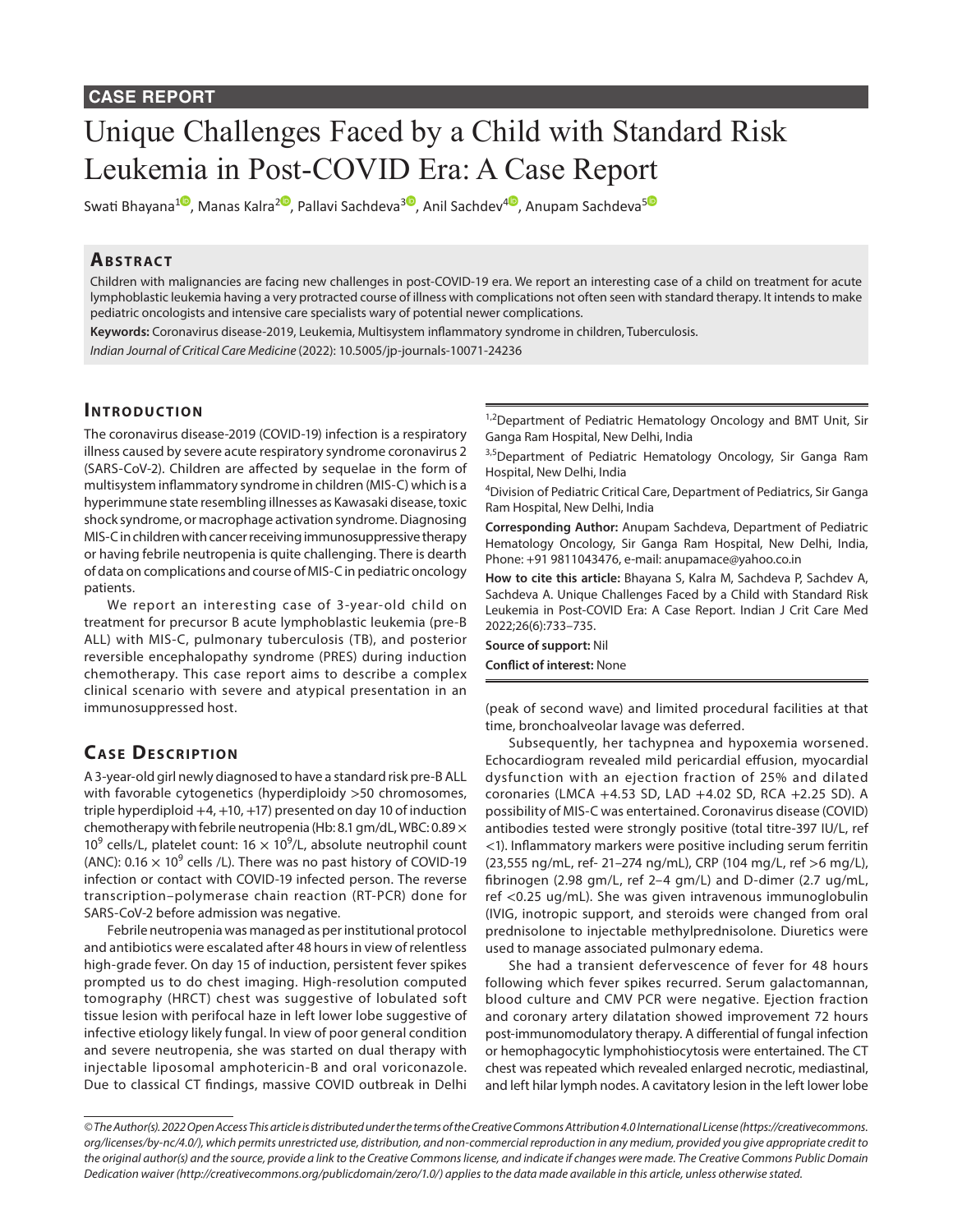

<span id="page-1-0"></span>**Fig. 1:** Timeline of events. Days denote the day of induction

and multiple nodular lesions in bilateral lungs were new findings. Broncho alveolar lavage done tested positive for acid-fast bacilli. She was started on antitubercular therapy (ATT) as per revised national TB control program. She developed hyperbilirubinemia (total bilirubin –9.3 mg/dL, direct bilirubin −7.2 mg/dL) and transaminitis (SGOT-413 IU/L, SGPT-390 IU/L). The ATT was changed to second line (isoniazid, pyrazinamide and rifampicin were withheld, levofloxacin, amoxicillinclavulanate, meropenem added and ethambutol continued) with ursodeoxycholic acid. Ejection fraction improved to 65% and there was normalization of coronaries. She further developed refractory hypertension probably secondary to steroid and MISC and had worsening sensorium with loss of vision. The MRI was suggestive of PRES with no evidence of venous thrombosis or central nervous system (CNS) TB. She needed five antihypertensives to control her blood pressure. Renal, endocrine, and cardiology work up did not reveal a definitive cause of hypertension. With extensive supportive therapy, she stabilized gradually. Antihypertensives were tapered to two drugs, liver function improved, and first line ATT was restarted 3 weeks later [\(Fig. 1](#page-1-0)).

She received three-drug induction (steroids, vincristine, and PEG-asparaginase). The end of induction evaluation showed morphological remission on bone marrow and minimal residual disease of <0.01 %. She is being continued on further chemotherapy with ATT.

#### **Dis c u s sio n**

Generally, MISC in children with cancer is rare owing to their lack of ability to mount immune responses. $1,2$  $1,2$  The reported children had an uncomplicated course of MISC and good outcome with immunomodulators.

Although coronary dilation can occur in patient with ALL without a diagnosis of MISC or Kawasaki disease, $^3$  $^3$  persistent fever

spikes, ongoing pandemic, strong positivity of COVID antibodies suggest a diagnosis of MISC.

Precipitation of PRES by COVID-19 infection has been reported in adults and children with or without hypertension.<sup>[4](#page-2-3)</sup> Also, PRES may occur in these patients due to systemic illness or because of virus-associated necrotizing disseminated acute leukoencephalopathy (VANDAL), possible mechanisms include immune system activation or virus induced endotheliopathy.<sup>[5](#page-2-4)</sup> In our case, the underlying diagnosis of cancer, hypertension, and possibly COVID-19 contributed to this event.

Although TB is a rampant disease in India, its occurrence during ALL therapy in young children is extremely rare despite usage of high doses of steroids and immunosuppressive therapy. $6,7$  $6,7$  $6,7$ Tadolini et al. reported concurrence of TB and COVID-19 in 49 adult patients where 14 patients had COVID-19 infection preceding TB. The authors postulated that COVID-19 infection may have boosted the development of active TB. Studies are needed which look at the alterations in immune system post-COVID and confirm this temporal association of TB and COVID.<sup>[8](#page-2-7)</sup> On one hand, social distancing and use of face masks may reduce the transmission of pulmonary Koch's, prolonged T cell depletion post-COVID infection.<sup>[9](#page-2-8)</sup> Usage of steroids, malnutrition, and general debility may cause reactivation of latent TB.

#### **CONCLUSION**

This case report highlights how MISC can complicate the clinical course of a child with newly diagnosed ALL. The COVID-19, steroids, and MISC may precipitate PRES in presence of contributing factors and COVID-19 associated immunosuppression may predispose to the rare activation of TB. We anticipate facing unique challenges of difficult infections and immune disturbances post a massive second COVID wave that hit India between April 2021 and May